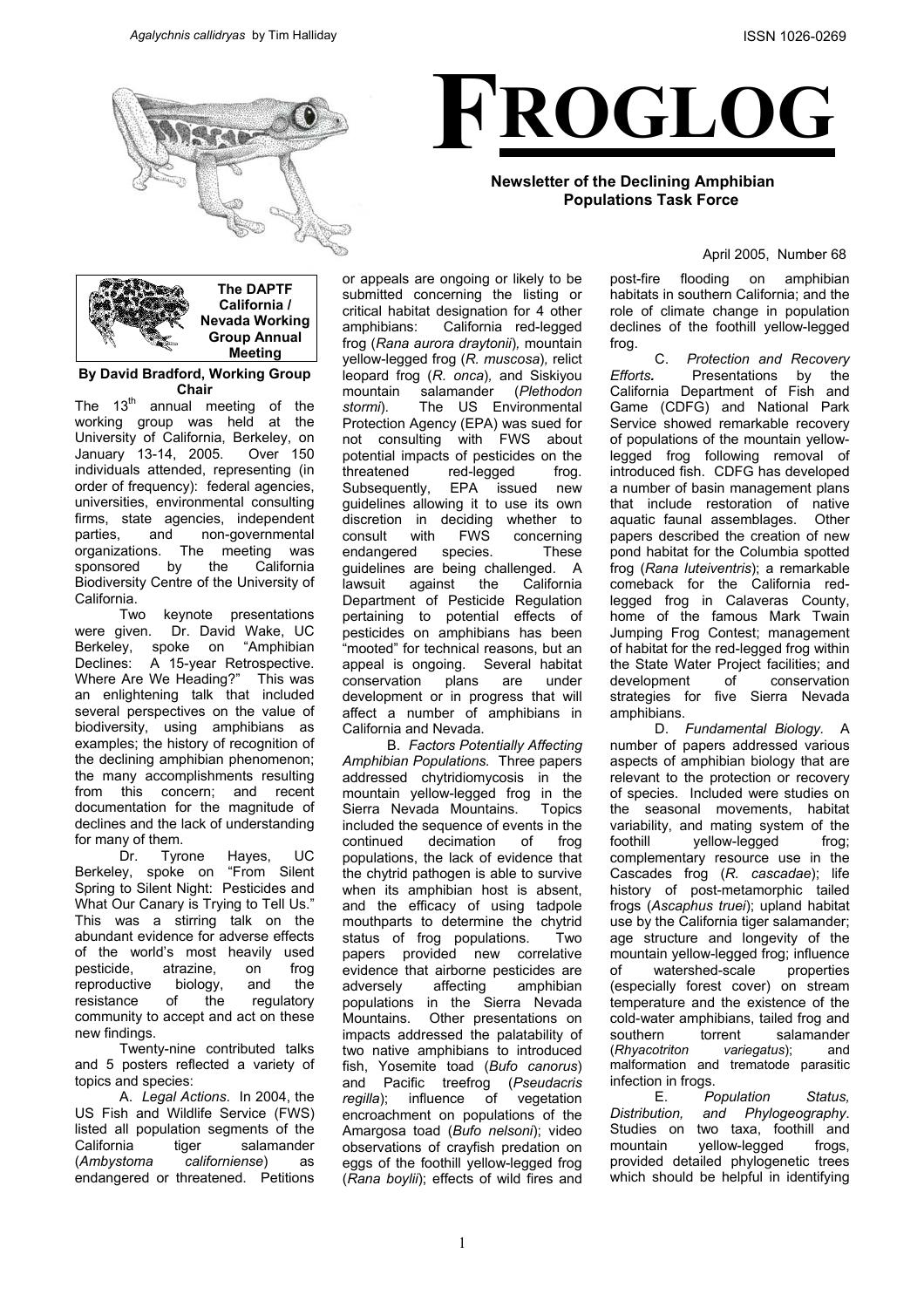natural dispersal corridors and appropriate geographic units for conservation. A population of the lowland leopard frog (*R. yavapaiensis*) has been found in Arizona in an area previously speculated to contain the relict leopard frog, a discovery that confounds plans for re-establishing new populations of the relict leopard frog in this area.

 F. *Survey and Monitoring Programs*. CDFG has nearly completed a comprehensive survey of fish and amphibians in all bodies of water in the Sierra Nevada. The US forest Service has initiated a long-term monitoring program for status and change of populations and habitat for the mountain yellow-legged frog and Yosemite toad throughout the Sierra Nevada.The

meeting agenda and abstracts are available at: **www.http://ice.ucdavis.edu/CANVDecl**

**iningAmphibians**/. The 2006 annual meeting will be held on January 12-13 in Arcata, California.



**Survival of an undescribed Atelopus from the Venezuelan Andes** 

# **By Juan Elías García-Pérez, UNELLEZ-Guanare**

The genus *Atelopus* has caused concern among neotropical herpetologists and conservation biologists, because all described species are listed in the IUCN Red List Categories as Extinct or Critically Endangered (Lötters, *et al*., 2004). Once very abundant in the Cordillera de Mérida, these beautiful coloured frogs started an extinction race in the late 80´s (La Marca & Rheinthaler, 1991).

During December 8-12, 1987, a herpetological team from the Universidad de Los Andes collected 12 specimens of an undescribed species of the genus *Atelopus* in the margins of a permanent stream in Macizo de Guaramacal, in a partially isolated cloud forest in the northeastern section of the Cordillera de Mérida. This species, currently under description by La Marca (*pers. com*.), was temporally called *Atelopus* sp. 32 in an entire genus conservation status paper (La Marca, et al., *in press*), and appeared to have suffered from a population decline similar to other species of the same genus (Young *et al.* 2001; La Marca 2004; Manzanilla & La Marca 2004; Lötters *et al.* 2004).

Since 1987, no other adult individual of this species has been observed. However, in a monitoring study started in 1994, we documented at least four events of breeding activity of this species: 30 tadpoles and three recently metamorphosed juveniles in early 1995, one recently

metamorphosed juvenile in October 1995 (García-Pérez, 1997), two tadpoles in February 2004 and 18 tadpoles in December 2004. Additionally, we recorded the advertisement call of a frog species in April 2002 and November 2004 that, because of its similarities with other members of the genus, I am confident belongs to the genus *Atelopus.*

Up to November 2004, I had only observed *Atelopus* specimens in a single mountain stream, with a 45 degree slope, causing concern about possible deleterious events due to flooding and landslides in the rainy season, as suggested by La Marca and Lötters (1997). I corroborated such changes in this stream several times in the course of this study, which removed and dragged soil, plants and possibly frogs, from the stream margins and subsequently impoverished the habitat.

Fortunately in December 2004, I found evidence of a second breeding population in a neighboring stream that had not suffered from flooding or changes from landslides and which had several suitable pools for *Atelopus* tadpoles. Although I did not hear any frog songs at this time, the presence of tadpoles indicated the survival of at least one reproductive pair, because all tadpoles were in the same larval stage.

The two breeding populations are found in a mainly pristine protected area (Guaramacal National Park). The only sign of environmental intervention is an unpaved dirt road, with limited access for four-wheel drive vehicles. The road is periodically maintained by removing soil caused by erosion and landslides during the rainy season. We found no evidence of introduced fish such as trout in either stream.

Three other anurans with freeliving larvae were collected at the first stream in 1987 (García-Pérez, 1999). Since then, an unidentified Dendrobatid frog has been observed but not collected, as is the case with an unidentified Centrolenid frog and *Hyla jahni.* Nonetheless, one species of salamander, *Bolitoglossa guaramacalensis*, not collected in 1987, has been the most common species found near this stream since 1995.

The next steps will be to search for other suitable streams and continue weekly visual and sound monitoring in the known site where the species persists. This will involve the regional Instituto Nacional de Parques (INPARQUES), national park rangers, students, universities and NGO's.

 I believe this is the only known breeding population of *Atelopus* in the Cordillera de Mérida, in the last ten years, because I found four tadpoles of *Atelopus* mucubajiensis in September 1994 (García-Pérez, 1997) but only those in Guaramacal showed true

**jegarciap@cantv.net**

### *Acknowledgements*

I am indebted to the personnel of the Parque Nacional General Cruz Carrillo (Guaramacal) for the support they have given my undergraduate students and I. This study was partially granted by Asociación ECONATURA (a Venezuelan Conservation NGO) and UNELLEZ (Universidad Nacional Experimental de Los Llanos Occidentales Ezequiel Zamora) grant SEI 23194106. I am thankful to Enrique La Marca, who discovered the species and for his field companionship and scientific support. *References* 

García-Pérez, J.E. 1997. Evaluación del estado poblacional de dos especies de sapitos amenazadas de extinction: *Atelopus mucubajiensis* y *Atelopus* sp. (Anura: Bufonidae) Parque Nacional Sierra Nevada y Parque Nacional Páramo Guaramacal "General Cruz Carrillo", en los Andes venezolanos: resultados preliminares. In I. Novo, L. G.<br>Morales, C.T. Rodríguez and G. Rodríguez and G. Martínez (Eds.). Ciencia y conservación en el Sistema de Parques Nacionales de Venezuela, pp. 211–216. Caracas, Venezuela

García-Pérez, J. E. 1999. La<br>Herpetofauna del Macizo de Herpetofauna Guaramacal, *In* N. Cuello Ed. "Parque<br>Nacional Guaramacal", pp 127-137.

La Marca, E. 2004. Der Rückgang von Froschpopulationen in den Hochanden Venezuelas. Reptilia: **46:** 34-38.

La Marca, E., & S. Lötters. 1997. Monitoring of declines Venezuelan *Atelopus*. Pp 207-213 *In* W. Böhme, W.Bischoff & T. Ziegler (eds). Herpetologia Bonnensis. Bonn, Germany.

La Marca, E., K. R. Lips, S. Lötters, R. Puschendorf, R. Ibáñez, J. V. Rueda-Almonacid, C. Marty, R. Schulte, F. Castro, J. Manzanilla-Puppo, J. E. García-Pérez, F. Bolaños, G. Chaves, J. A. Pounds, E. Toral & B. E. Young. (In Press). Catastrophic Population Declines and Extinctions in Neotropical Harlequin Frogs (Bufonidae: *Atelopus*). **Biotropica** 

La Marca, E. & H. P. Rheinthaler. 1991. Population changes in *Atelopus* species of the Cordillera de Merida Venezuela. Herp. Rev. **22(4)**: 125-128.

Lötters, S., E. La Marca, S. Stuart, R. Gagliardo and M. Veith. 2004. A new dimension of Current Biodiversity loss? Herpetotropicos **1 (3)**: 29-31.

Manzanilla, J. & E. La Marca. 2004. Population status of the Rancho Grande harlequin frog (*Atelopus cruciger* Lichtenstein and Martens 1856), a proposed critically endangered species from the Venezuelan Coastal Range. Mem. Soc. Ci. Nat. La Salle, **62(157)**:5- 29.

Young, B. E., K. R. Lips, J. K. Reaser, R. Ibañez, A. W. Salas, J. R. Cedeño, L. A. For more information please contact: IDANEZ, A. W. Salas, J. R. Cedeno, L. A.<br>
Coloma, S. Ron, E. La Marca, J. R.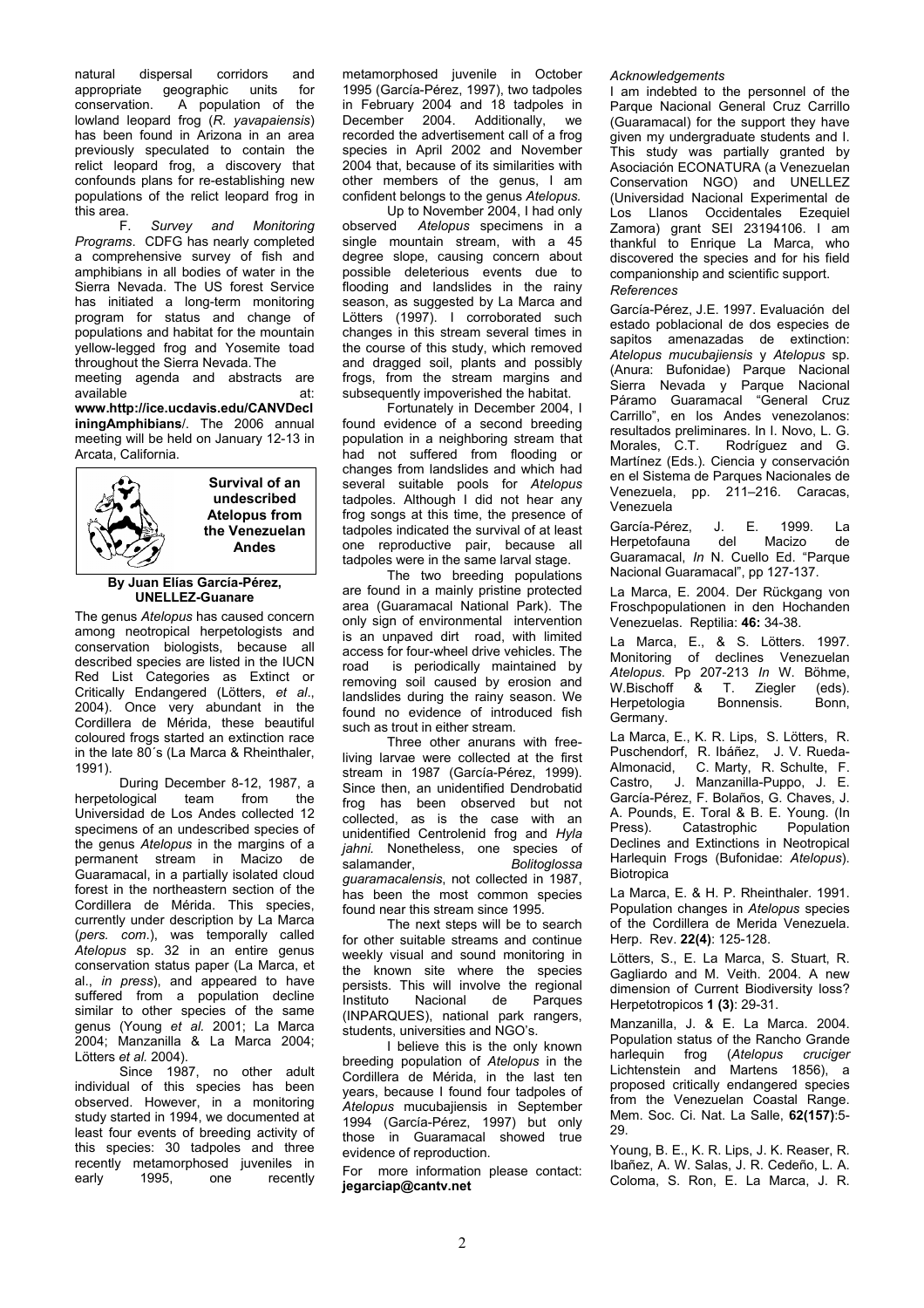Meyer, A. Muñoz, F. Bolaños, G. Chaves & D. Romo. 2001. Population Declines and Priorities for Amphibian Conservation in Latin America. Conservation Biology **15(5)**: 1213-1223.



**By Jinzhong Fu and Yuchi Zheng** 

Infectious diseases have been responsible for population declines in several Central American amphibian species (Berger et al., 1989). During a field trip to western China in May 2000, we first noticed lesion-like symptoms among individuals of the stream salamander *Batrachuperus pinchonii*, which coincided with an observed decline of the population size. The population was located at Hepinggou valley, Baoxing county of Sichuan Province (N30º39.323', E102º44.711'). One adult and one juvenile were discovered from a stretch of approximately 60 meters of the valley. The adult specimen had a lesion-like skin infection and the juvenile appeared to be normal. The small population size is in strong contrast to the healthy and large population that we observed in the previous year. In May 1999, 17 adults were collected from a stretch of approximately 30 meters of the same location, where all specimens appeared to be normal and healthy. We suspected that the infection was the cause of the apparent population decline, and subsequently, with support from the Declining Amphibian Populations Task Force (DAPTF), we conducted a field experiment to determine whether the pathogen was transmitted by water and/or substrates. We also tried to identify the possible pathogens, in collaboration with other pathologists.

*Description of symptoms*. The suspected infection appears to be a skin lesion. It occurs on the back and sides of the body, and is more concentrated on the sides of the trunk and the base of the tail. The lesions are white in colour, contrasting against the normal blackish or brownish skin, and appear to be softer than normal skin and slightly swollen. The lesions do not appear to limit the animal's movements, even where the lesions are more extensive.

*Infection experiments*. Four mesh cages made of mosquito net and measuring approximately 1m x 1m x 30cm were placed in Hepinggou valley where the infected salamanders were discovered. The cages were half submerged by using substrate from the bottom of the stream within each cage Twenty healthy salamanders were collected from Sanchagou, Baoxing County (N30°34' E102°57') and five specimens were released into each cage. Both Hepinggou and Sanchagou streams are connected to the same

major river, Donghe, and are located on different sides of the major river. Sanchagou valley is approximately 20 km downstream from Hepinggou. All guidelines recommended by the DAPTF were followed to prevent unintended infection by researchers.

The cages were set up in June 14, 2001. Three checks were conducted on 18th of June, 4th of July, and 3rd of August. The first check found two individuals from cage #1 and one individual from cage #3 with cloudy white spots of the side of the trunk, seemingly at an early stage of the infection. The second check found two individuals from cage 1 (presumably the same two) and two from cage #3 with what appeared to be similar early symptoms of the infection. One individual from cage #4 died. The last check found one individual with a questionable infection in cage #1. No individuals from cage #2, 3 and 4 showed any more cases of infection, and the cloudy white spots initially manifested on the above specimens disappeared. All specimens used in the experiment were preserved at Chengdu Institute of Biology.

From our experiment, we tentatively conclude that the primary transmission medium of the potential pathogen is not water or substrate, although this possibility cannot be ruled out. Our experimental period may have been too short for the specimens to develop diagnosable infections.

*Identification of the pathogens*. The attempt to identify the pathogen proved to be challenging. A test for Chytrid fungus was found to be negative, courtesy of Dr. Jean-Marc Hero. A subsequent examination at the Canadian Cooperative Wildlife Health Centre at the University of Guelph also failed to reveal the possible pathogen. No bacterial growth was recovered from the frozen sample of "infected" skin. Histological examination of the eyes, brain, oral cavity, stomach, liver, spleen, pancreas, small intestine, and kidney revealed no lesions. The only observed histological abnormality of the skin cells were an abnormal number of pyknotic nuclei in the superficial layers of the epithelial cells. At the present time, we do not know what pathogens caused the infection, although we can rule out chytrid fungus and bacteria.

We also surveyed the area surrounding the site. As there were no farms upstream, we believe that there was no chemical fertilizer, pesticide or herbicide contamination. Our continuous field survey suggests that the disease may not be the cause of the population decline in 2000. During 2001, a large population at the location was observed, although a large number of the individuals (approximately 1/3) were infected. The long-term cause and effect of the infection remains unclear. Furthermore, this disease may not be restricted to salamanders, as local people have reported similar symptoms from time to time in the fish *Schizothorax sp.*

In summary, the lesion- causing disease appears not to be infectious. The cause of the lesion is unclear, although chytrid fungus and bacteria have been ruled out. We will continue to monitor the population and determine the potential long term effect of this disease on the population.

*Acknowledgements*

We would like to thank Dr. Jean-Marc Hero for helping with the Chytrid fungus test and Dr. Doug Campbell for performing other pathogen identification. *References*

Berger, L., R. Speare, P. Daszak, D. E. Green, A. A. Cunningham, C. L. Goggin, R. Slocombe, M. A. Ragan, A. D. Hyatt, K. R. MacDonald, H. B. Hines, K. R. Lips, G. Marantelli, and H. Parkes. 1998. Chytridiomycosis causes amphibian mortality associated with population declines in the rain forests of Australia and Central America. **PNAS 95:** 9031- 9036.

## **PROJECT KODOK 2005**

#### **By Rachel Furlong, Cheryl Gibbons, Kate Kennedy, Ian MacKenzie, Sam Shonleben and Amelia Stott**

Project Kodok is a student-run research programme aimed at contributing to the understanding of global amphibian declines through the study of anuran populations in the tropical forests of Borneo, South East Asia. A team of six members will spend approximately two months conducting a comprehensive monitoring survey of anuran populations, during the summer of 2005. We aim to produce a comprehensive list of Anuran species which we can then use to conduct monitoring surveys to assess their abundance and distribution. Project Kodok is planned to be a fiveyear study in Borneo, this expedition being the first phase. Project Kodok is working in collaboration with DAPTF, so that our findings can be available to others, in order to contribute to the worldwide effort in conserving these ecologically important, yet vulnerable organisms.

The project will take place in Tanjung Puting National Park, Central Kalimantan, Indonesian Borneo. Camp Leakey Research Station, run by The Orangutan Foundation International, will serve as our base. No amphibian surveying or monitoring has been done previously in the park. Under threat from illegal logging, gold mining and forest clearance for palm oil plantation, the park represents an important area of Indonesian biodiversity. There is a need to record and monitor this biodiversity before it is too late. The park, a lowland area of tropical heath swamp forest, may well harbour many species of amphibians previously only known from other well-studied areas of the Island. A